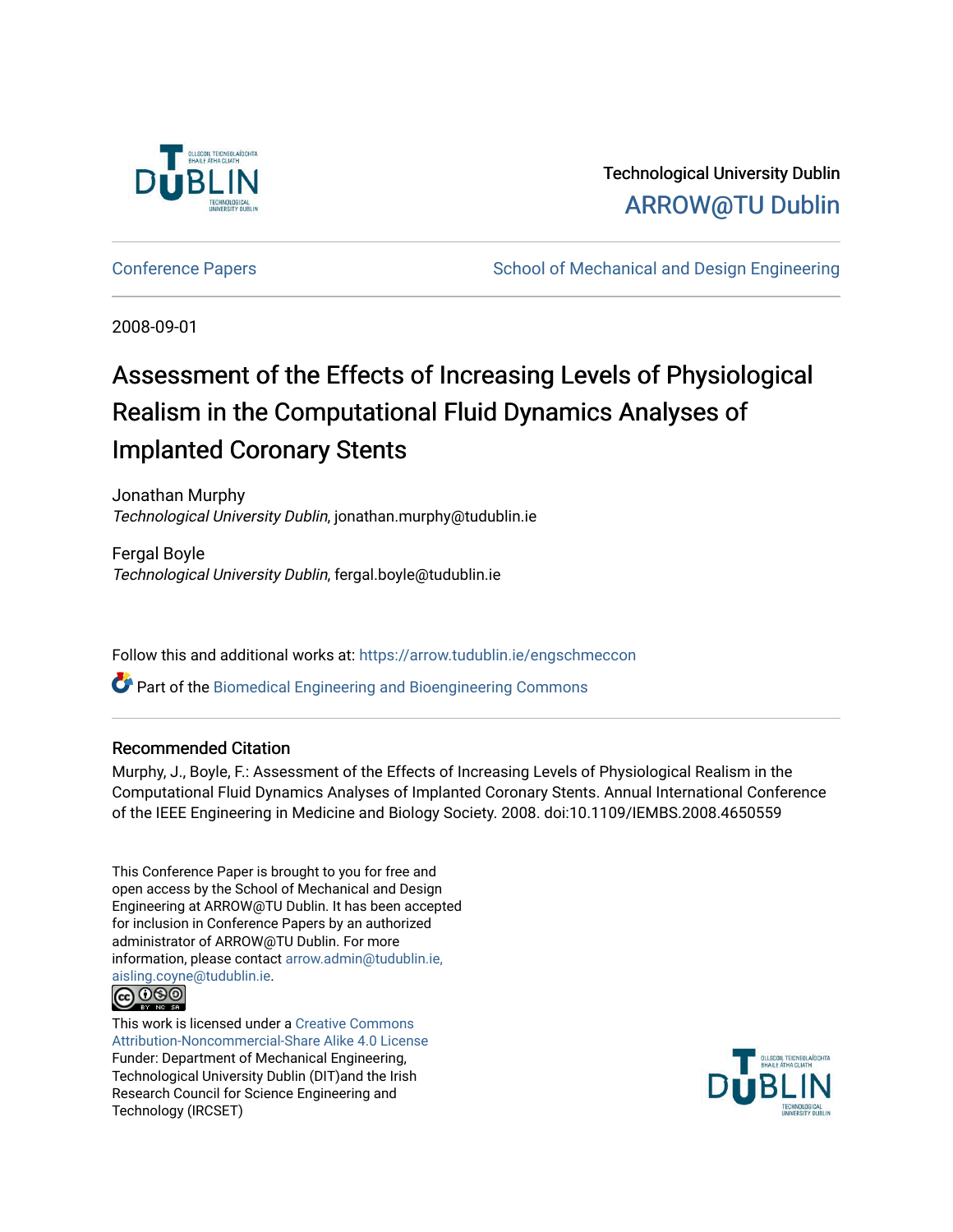## **Assessment of the Effects of Increasing Levels of Physiological Realism in the Computational Fluid Dynamics Analyses of Implanted Coronary Stents**

J. Murphy and F. Boyle

*Abstract*—**Coronary stent implantation can improve blood flow in an artery that has been narrowed by the build up of arterial plaque. However, the implantation of the stent will change the geometry of the vessel wall. The haemodynamic effects of the stents presence and alteration of the vessel wall are unclear. The redistribution of flow induced vessel wall shear stress (WSS) and wall shear stress gradient (WSSG) may directly contribute to restenosis (re-blockage). Computational fluid dynamics (CFD) is used extensively to identify these parameters in stented vessels. However, simplifications to the model of the stented artery are common. In this paper, computational domains of stented arteries with increasing levels of physiological realism are created. CFD is used to predict the WSS and WSSG for each set of computational domains. Finally, the results show that certain simplifications are not valid for CFD analyses of implanted coronary stents.**

#### I. INTRODUCTION

The accumulation of fatty cells in the wall of an artery is commonly referred to as a stenosis, a blockage that can significantly reduce the blood flow through an artery. The development of one or more stenoses in the arteries which supply blood to the cardiac muscles is a condition known as coronary artery disease (CAD). CAD deprives the cardiac muscles of crucial oxygen and nutrients. In the early 1990s coronary stents were introduced to restore blood flow to the heart muscle in patients with CAD. A stent is a tubular scaffold which can be inserted into a diseased artery to relieve the narrowing caused by a stenosis. However, the success of the stenting procedure is limited by a process known as restenosis.

Restenosis is the excessive growth of new tissue in the stented segment which can re-block the artery. The success of the stenting procedure depends on the severity of the restenosis. The growth of new tissue is termed neointimal hyperplasia and has been shown to be dependant on several factors including arterial injury [1], areas of flow induced low wall shear stress (WSS) less than  $0.5$  N/m<sup>2</sup> [2], areas of flow induced high wall shear stress gradients (WSSG) higher

than 200 N/m<sup>3</sup> [2], as well as other patient specific medical factors such as diabetes mellitus.

Computational fluid dynamics (CFD) has been used extensively to predict areas of low WSS and high WSSG in stented arteries [3-6]. However, the unrealistic assumption in the computational models that the stented segment retains a perfectly circular cross section after stent implantation is implicit to these investigations. A recent CFD investigation [7] of a stented artery compared a computational model using the circular cross section assumption with a computational model with simplified arterial prolapse and found a 300% difference in maximum WSSG results. In practice, stents are oversized by a factor of approximately 10% to the nominal diameter of the diseased artery for maximum effectiveness [8]. This aspect of stent implantation is also frequently overlooked in CFD investigations [3-6].

In this work, simple, oversized, and oversized with prolapse computational domains are created for the left anterior descending (LAD) coronary artery implanted separately with the Gianturco-Roubin II (GR-II) coil stent (Cook, USA) and with the Palmaz-Schatz (PS) slotted tube stent (Johnson & Johnson, USA). CFD is used to predict the blood flow in these computational domains. Finally, the results of the CFD analyses are presented in the form of predicted WSS and WSSG acting on the arterial tissue for all six test cases.

Section II describes the methodology used to create the simple, oversized and oversized with prolapse computational domains.

Section III describes the methodology for the CFD simulations. Results for simple, oversized, and oversized with prolapse models are provided for both stents in Section IV.

#### II. GENERATION OF COMPUTATIONAL DOMAINS

### *A. Introduction*

The computational domain represents the artery lumen. It is bounded by the artery wall and the implanted stent and is limited to a short distance proximal and distal to the stented region.

#### *B*. *Computational Domains for Simple Artery with Stent*

 Idealised cylindrical arteries are constructed using ANSYS Workbench and the stent models with 3.0mm inner diameters are cut from the arteries to produce computational domains.

Manuscript received April 5, 2008. This study has been funded by the Department of Mechanical Engineering, DIT, and also by the Embark Initiative managed by the IRCSET as part of the Irish National Development Plan).

J. Murphy is a PhD student in the Mechanical Engineering Department at the Dublin Institute of Technology (e-mail: jonathan.murphy@dit.ie).

F. Boyle is a senior lecturer in the Mechanical Engineering Department at the Dublin Institute of Technology (e-mail: fergal.boyle@dit.ie).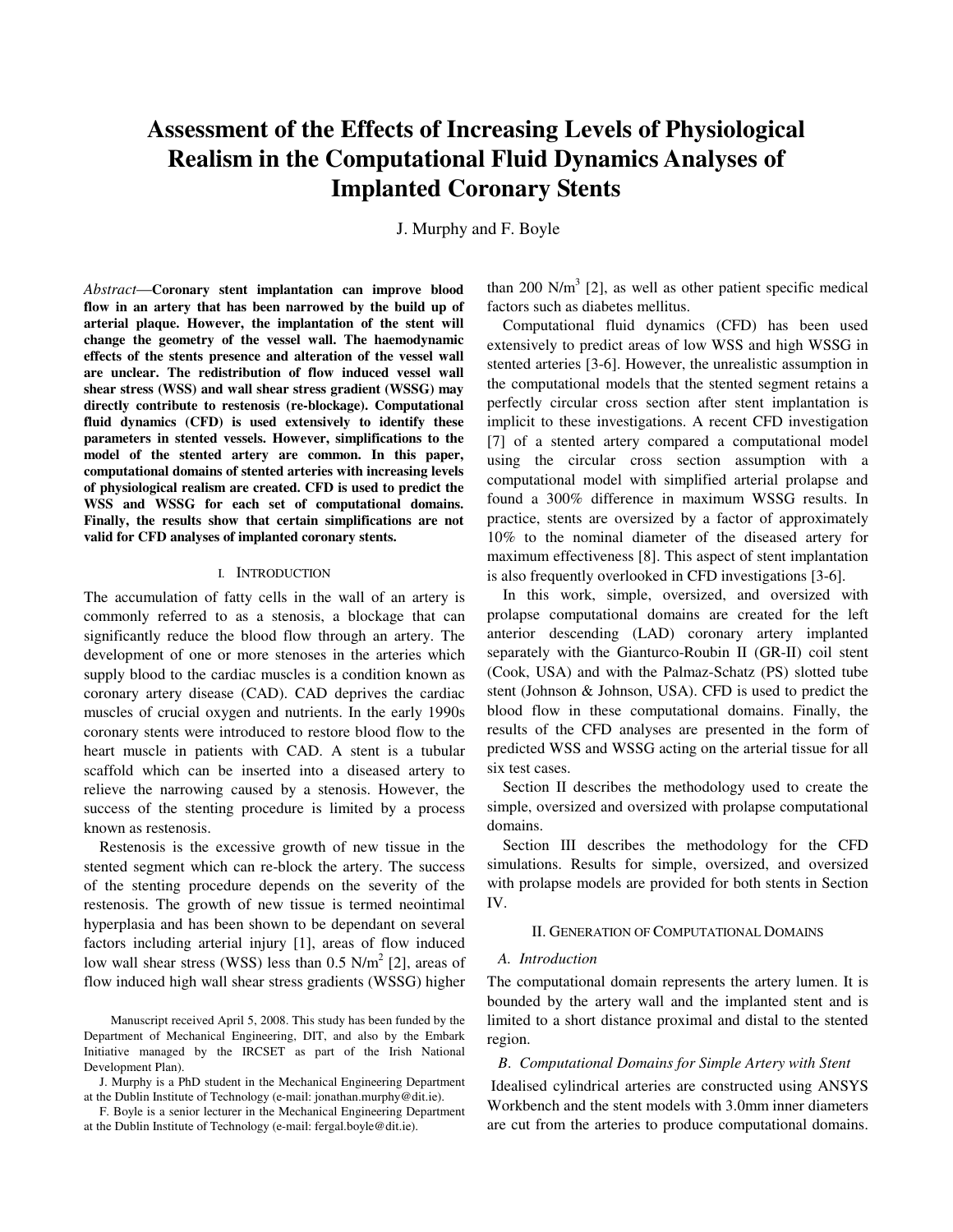This represents the arteries implanted with either stent as shown in Figure 1 below. The inner artery diameters in the GR-II model and the PS model are 3.152mm and 3.127mm respectively to coincide with the outer diameters of the stents.



*Figure 1:* Simple computational models of coronary artery implanted with the 3.0mm: (a) PS coronary stent, (b) GR-II coronary stent.

Additional length (AL) is added proximal and distal to the stented section to ensure the region of interest is not affected by the inlet and outlet boundary flow conditions applied in the CFD analyses. The additional length is provided by the formula

$$
AL = 0.06 \times \text{Re} \times D \approx 21 \text{mm}
$$
 (1)

where D is the artery diameter and Re is the Reynolds number.

*C. Computational Domains for Simple Artery with Oversized Stent* 

Stents are typically implanted with a stent-to-artery diameter ratio range of 1.1–1.2:1 to achieve maximum luminal patency and as an upper limit to prevent vascular damage during deployment [8].

Computational domains are created to represent the arteries implanted with stent models with 3.5mm inner diameters. The diameters of the unstented sections are the same as in the simple implanted stent models.

## *D. Computational Domains for Artery with Oversized Stent and Prolapse*

It is unrealistic to assume a stented segment of an artery retains an ideal cylindrical shape due to the elastic properties of the arterial wall tissue. Intravascular ultrasound has been widely used to show there will be tissue prolapse between the stent wires. This section describes a novel and efficient methodology to numerically predict tissue prolapse in a stented segment of an artery. The versatility of this methodology is then demonstrated by its application to the PS and GR-II stents which have two highly contrasting stent designs.

The initial step is to take Young's equation [10] which uses a cosine function to define the shape of a stenosis and apply it to predict prolapse between two stent wires. The prolapse equation applied between the wires is then given by

$$
\frac{R}{R_o} = 1 - \frac{\delta}{2R_o} \left\{ 1 + \cos \frac{2\pi}{L} \left( z - \frac{L}{2} \right) \right\}
$$
 (2)

where L is the distance between two stent wires,  $\delta$  is the maximum protrusion height of the prolapse,  $R_0$  is the inner radius of the healthy artery and z and R are co-ordinate variables as shown in Figure 2 below.



*Figure 2:* Protrusion of arterial prolapse between two stent wires from the artery wall as described by the prolapse equation.

Equation 2 above is modified to predict tissue prolapse in a stented artery by setting the prolapse maximum protrusion height as a function of the intra-wire spacing

$$
\delta = CL \tag{3}
$$

where C is the coefficient of prolapse derived from data provided by Prendergast et al. [9] and shown in Figure 3.



*Figure 3:* Finite Element Analysis of the NIROYAL stent (Boston Scientific) conducted by Prendergast et al. [9] and providing maximum protrusion height (δ) and supported length of tissue (L).

To predict the prolapse of a given stent, the scaffolding properties of the geometry must first be classified as circumferentially or axially dominant. The GR-II stent has axially dominant scaffolding properties as the shortest distance between two stent wires is in the axial direction. Conversely the PS stent is circumferentially dominant as the shortest distance between its stent wires is in the circumferential direction. The modified prolapse equation which combines Equations 2 and 3 is applied to the dominant scaffolding direction for each stent model.

A further modification of the equation must be applied to account for the secondary scaffolding direction of each stent. In this case it is assumed that the third supporting wire begins to influence the prolapse at half the distance L between the wires in the primary direction. The final prolapse equation is written

$$
\frac{R}{R_o} = 1 - \frac{X\delta}{2R_o} \left\{ 1 + \cos\frac{2\pi}{L} \left( z - \frac{L}{2} \right) \right\}
$$
(4)

where X decreases linearly from one to zero in the secondary direction, providing zero prolapse at the third supporting stent wire as shown in Figure 4 overleaf.

 This methodology for simulating prolapse in a stented artery is applied to the computational domains representing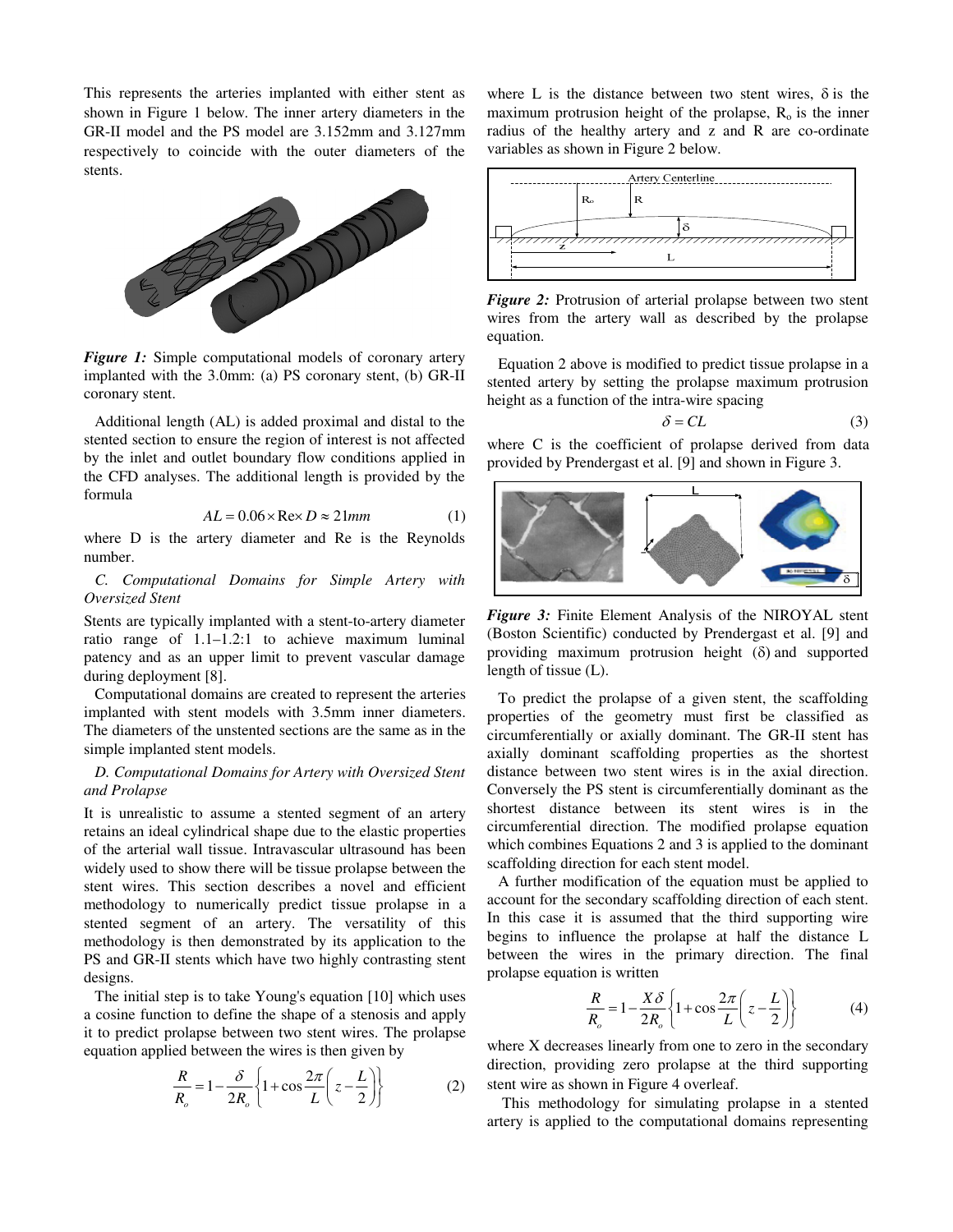the arteries implanted with the oversized PS and GR-II stents.

The two models of the implanted artery which include the effect of oversizing and prolapse are shown Figures 5a and 5b.



*Figure 4:* Illustration of the area (shaded) influenced by the stent wire in the secondary scaffolding direction with the PS stent.



*Figure 5:* Computational models including over sizing and prolapse of coronary artery implanted with the 3.0mm: (a) PS coronary stent; (b) GR-II coronary stent.

#### III. COMPUTATIONAL FLUID DYNAMICS

#### *A. Introduction*

CFD is a process whereby real-life fluid flows are simulated using numerical methods to solve the governing equations of fluid dynamics. CFD is a relatively new branch of fluid dynamics commonly regarded as the "third" technique for solution of fluid flow problems, complementing, but not replacing the well-established approaches of theory and experiment. CFD finds its niche in modelling fluid flows that are difficult or impossible to model using theory and are complex, time consuming or expensive to measure experimentally.

#### *B. Governing Equations of Fluid Mechanics*

All simulations involve steady incompressible laminar flow which requires the CFD code to solve the conservation of mass and momentum equations, the general form of which are listed as Equations (5) and (6) respectively:

$$
\frac{\partial \rho}{\partial t} + \vec{\nabla} \cdot (\rho \vec{V}) = 0 \tag{5}
$$

$$
\frac{\partial \rho \vec{V}}{\partial t} + \vec{\nabla} \cdot (\rho \vec{V} \otimes \vec{V}) = -\vec{\nabla} p + \vec{\nabla} \cdot (\tau) + \rho \vec{g} + \vec{F}
$$
(6)

 At low shear rates blood exhibits the non-Newtonian behaviour of variable viscosity which is dependant on the

shear rate. The non-Newtonian nature of the flow is accommodated by using the Carreau model given in Equation 7:

$$
\mu = \mu_{\infty} + \left(\mu_0 - \mu_{\infty}\right) \left[1 + \left(\gamma \lambda\right)^2\right]^{\left(\frac{q-1}{2}\right)}\tag{7}
$$

where  $\gamma$  is the rate of deformation tensor.

## *C. Boundary Conditions*

Boundary conditions must be applied at all exterior boundaries of the computational domain to define the flow. The same set of boundary conditions are applied for all simulations. A fully developed axial velocity profile is applied at the inlet given by:

$$
V = V_{Max} \left( 1 - \frac{r^2}{R^2} \right) \tag{8}
$$

where the variable r is the radial coordinate measured from the centreline and R is the wall radius.  $V_{\text{Max}}$  is the maximum centreline velocity given a value which corresponds to a blood volume flow rate of 55 ml/min to simulate resting conditions in the LAD coronary artery.

A fixed static pressure of zero Pascals was applied at the outlet of the domain to allow the software to calculate the velocity at this plane.

The no-slip boundary condition was applied on all surfaces representative of the artery wall and the stent wires.

#### IV. RESULTS

#### *A. Wall Shear Stress*

The indices for areas exposed to low WSS  $\left(<0.5 \text{ N/m}^2\right)$  for all six models are provided in Table 1 overleaf. The oversized models for both stents showed a much greater normalised area subjected to low WSS than the simple models with an increase from 11.1% to 24.1% for the GR-II stent and from 3.5% to 19.7% for the PS stent. The low WSS occurs primarily around the stent wires in the simple models. The oversized models predict a large area of low WSS in the proximal stented region for both stents as shown in Figure 6. The models with oversizing and prolapse predict a modest increase in normalised stent area subjected to low WSS compared to the oversized models for both stents (2.1% and 1.3% for the GR-II and PS respectively). The GR-II stent had a greater amount of normalised area exposed to low WSS for all simulations

#### *B. Wall Shear Stress Gradient*

The normalised area exposed to high WSSG  $(>200 \text{ N/m}^3)$ increases from the simple to the oversized models as shown in Figure 7 (increases of 7.1% and 7.7% for the GR-II and PS respectively). This increase occurs primarily in the proximal and distal stented regions for both models. The WSSG indices show a further increase from the oversized to the oversized with prolapse models (31.7% and 21.4% for the GR-II and PS respectively). The increase occurs over almost the entire stented region for both stent models due to the haemodynamic effect of the prolapse tissue.